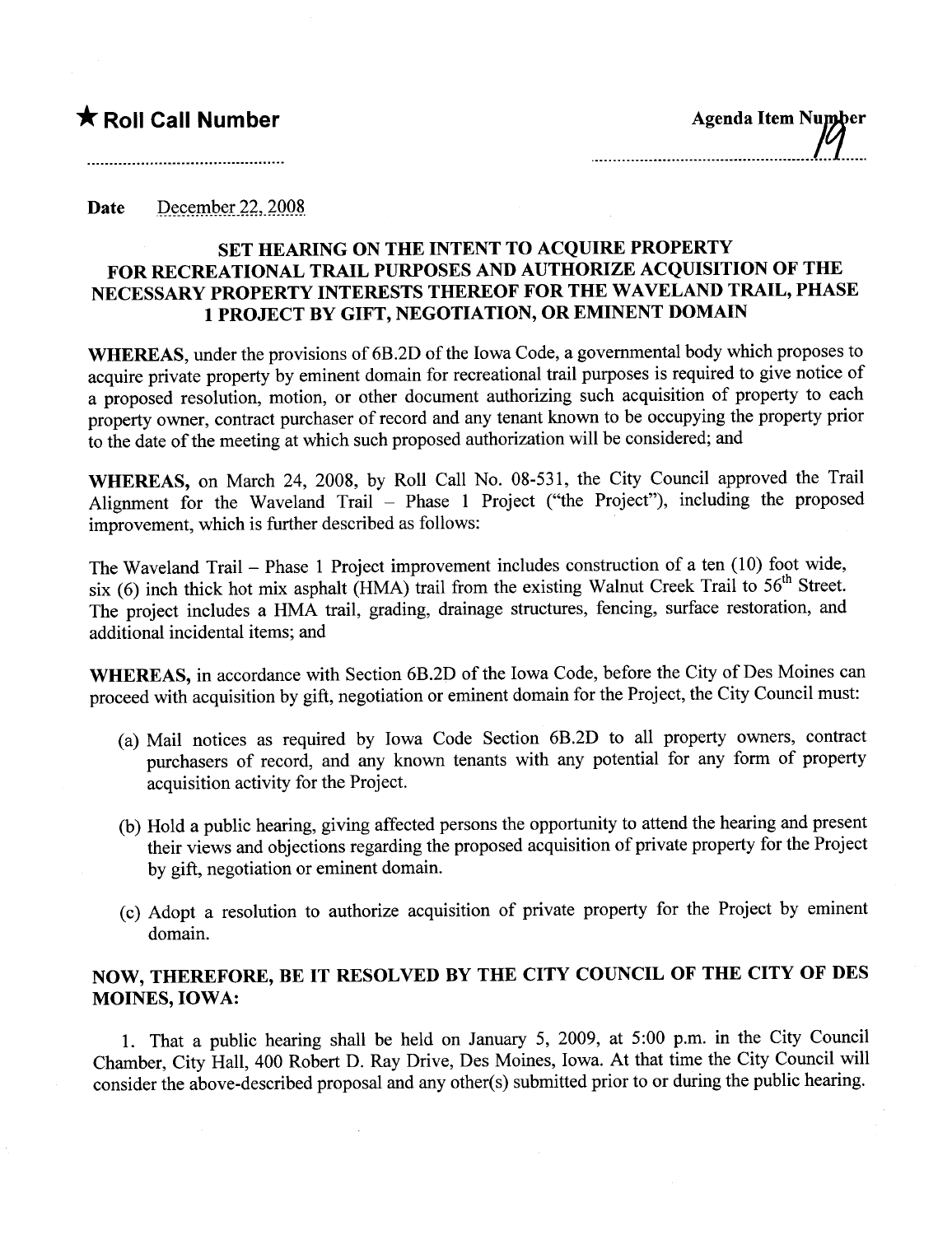# $\bigstar$  Roll Call Number

Agenda Item Number 

Date December 22, 2008.

2. That the City Engineer and City Clerk are hereby instructed to cause notice to be mailed as required by law of the pendency of this resolution and of the time and place of the hearing at which persons interested in the proposed project may present their views and objections regarding the acquisition of private property for the Project by gift, negotiation or eminent domain, said Notice of Intent to be in substantially the attached form.

Moved by to adopt.

APPROVED AS TO FORM:<br>Ulunna K. Jan

Assistant City Attorney

Funding Source: 2008-09 CIP, Park Improvements - Recreational Trails, PKS045, Page - Park Improvements - 22, G.O. Bonds.

| <b>COUNCIL ACTION</b>           | <b>YEAS</b> | <b>NAYS</b> | <b>PASS</b> | <b>ABSENT</b>   | <b>CERTIFICATE</b>                                                                                                                                                                             |
|---------------------------------|-------------|-------------|-------------|-----------------|------------------------------------------------------------------------------------------------------------------------------------------------------------------------------------------------|
| <b>COWNIE</b><br><b>COLEMAN</b> |             |             |             |                 | I, Diane Rauh, City Clerk of said City hereby<br>certify that at a meeting of the City Council of<br>said City of Des Moines, held on the above<br>date, among other proceedings the above was |
|                                 |             |             |             |                 |                                                                                                                                                                                                |
| <b>KIERNAN</b>                  |             |             |             |                 |                                                                                                                                                                                                |
| <b>HENSLEY</b>                  |             |             |             |                 |                                                                                                                                                                                                |
| <b>MAHAFFEY</b>                 |             |             |             |                 | adopted.                                                                                                                                                                                       |
| <b>MEYER</b>                    |             |             |             |                 | IN WITNESS WHEREOF, I have hereunto set                                                                                                                                                        |
| <b>VLASSIS</b>                  |             |             |             |                 | my hand and affixed my seal the day and year<br>first above written.                                                                                                                           |
| <b>TOTAL</b>                    |             |             |             |                 |                                                                                                                                                                                                |
| <b>MOTION CARRIED</b>           |             |             |             | <b>APPROVED</b> |                                                                                                                                                                                                |